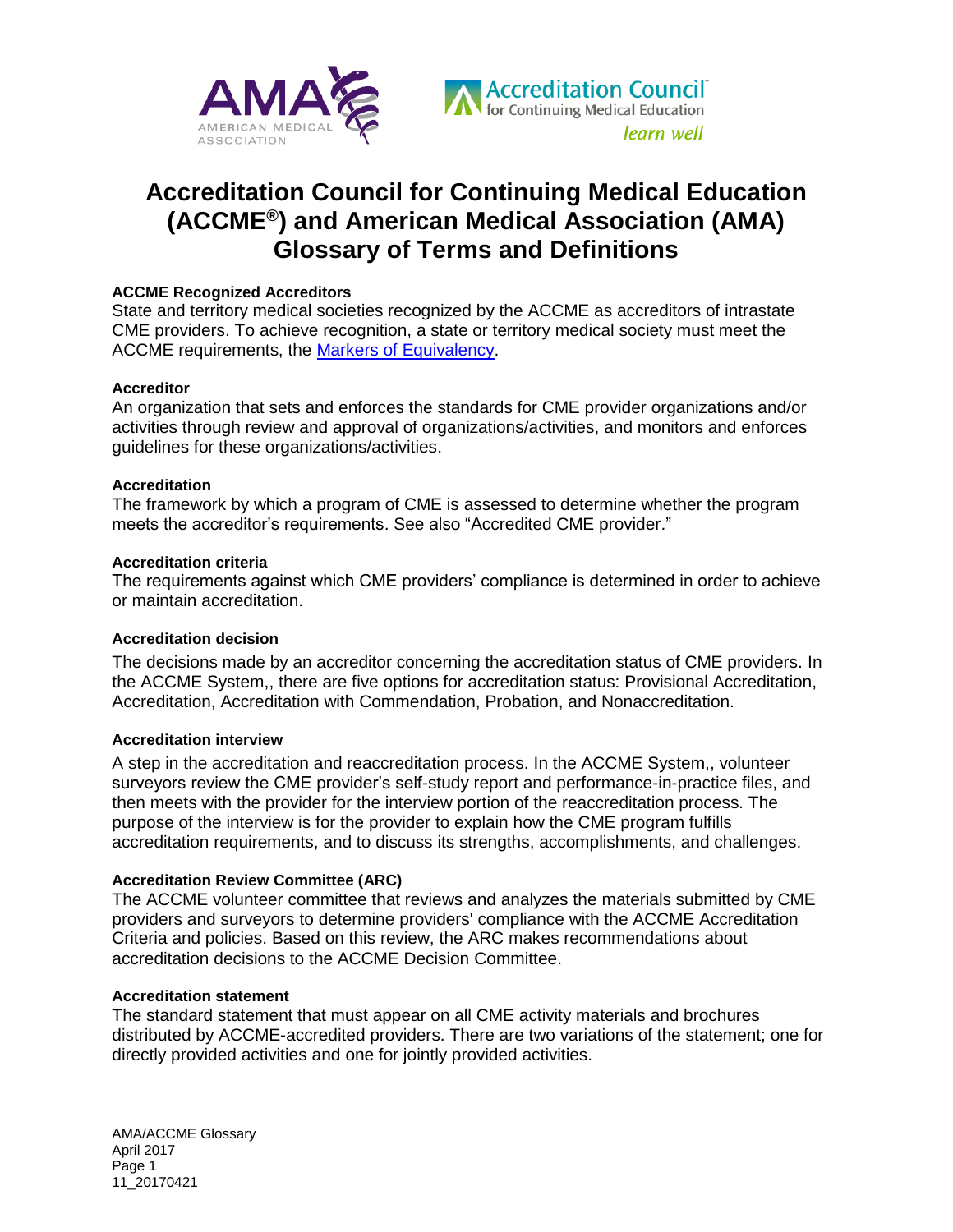## **Accreditation with Commendation**

The highest accreditation status available in the ACCME System,, accompanied by a six-year term of accreditation; available only to providers seeking reaccreditation, not to initial applicants.

## **Accredited CME**

The term used to refer to continuing medical education that has been deemed to meet the requirements and standards of a CME accrediting body.

#### **Accredited CME provider**

An organization accredited as a provider of continuing medical education. Accredited CME providers assume the responsibility and accountability for developing certified educational activities. ACCME-accredited providers represent a range of organizational types and offer CME primarily to national or international audiences of physicians and other health care professionals. Intrastate-accredited providers offer CME primarily to learners from their state/territory or contiguous states.

**Activity** See "CME activity."

## **Activity review**

One of the ACCME requirements for achieving Provisional Accreditation or transitioning from Provisional Accreditation to Accreditation.

## **Advertising and exhibits income**

Advertising and exhibits are promotional activities and not continuing medical education. Therefore, monies paid by commercial interests to providers for these promotional activities are **not** considered to be commercial support under the ACCME Standards for Commercial Support: Standards to Ensure Independence in CME Activities  $\cdot\cdot\cdot$ .

#### **AMA core requirements**

The AMA requirements that every activity certified for *AMA PRA Category 1 Credit*™ must meet. They can be found in the AMA PRA booklet.

#### **AMA Credit Designation Statement**

The statement that indicates that the activity has been certified for *AMA PRA Category 1 Credit*™, and includes the type of activity and number of credits.

#### **AMA Direct Credit Activities**

Activities that do not occur under the auspices of an accredited CME provider and for which the AMA directly awards credit to physicians who meet the requirements as listed in the AMA PRA booklet.

#### **AMA House of Delegates**

The principal policy-making body of the AMA. This democratic forum represents the views and interests of a diverse group of member physicians who meet twice per year, to establish broad policy on health, medical, professional and governance matters, as well as the broad principles within which the AMA's business activities are conducted.

## **AMA Physician's Recognition Award (PRA)**

The AMA PRA has recognized physician participation in CME since 1968. The AMA established the PRA certificate and the related AMA PRA credit system to recognize physicians who, by participating in CME activities, demonstrate their commitment to staying current with advances in medicine. More information can be found in the AMA PRA booklet*.*

AMA/ACCME Glossary April 2017 Page 2 11\_20170421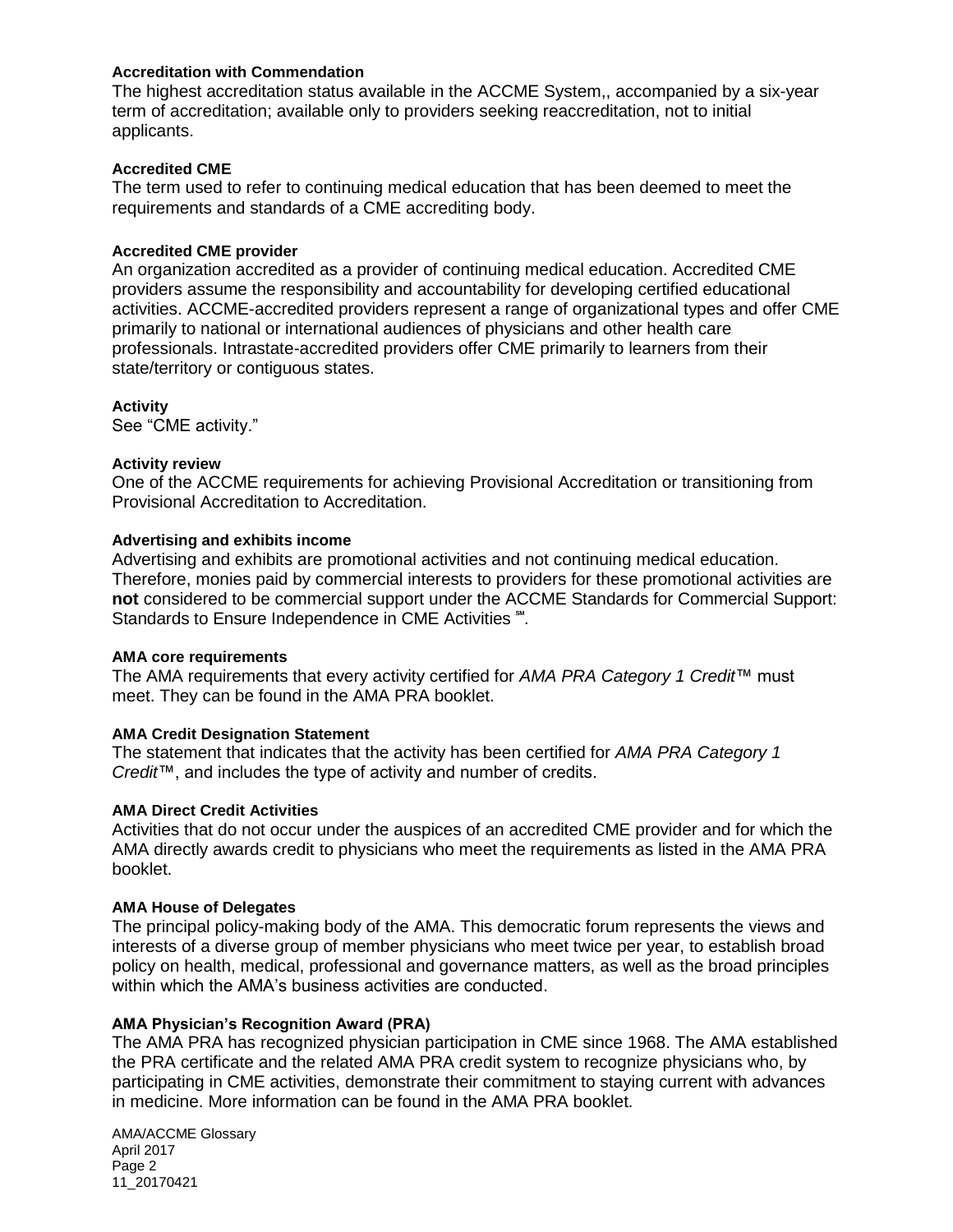# **AMA PRA Category 1 Credit™**

The type of CME credit that physicians earn by participating in certified activities sponsored by CME providers accredited by either the ACCME or an ACCME-recognized State/Territory Medical Society; by participating in activities recognized by the AMA as valid educational activities and awarded directly by the AMA; and by participating in certain international activities recognized by the AMA through its International Conference Recognition Program.

## **AMA PRA Category 2 Credit™**

Credit that is self-claimed and self-documented by physicians by participating in activities that are not certified for *AMA PRA Category 1 Credit*™ and that the physician individually determines comply with the AMA definition of CME; and comply with the relevant AMA ethical opinions (see CEJA Opinions relevant to CME); and are not promotional; and the physician finds to be a worthwhile learning experience related to his/her practice.

## **AMA PRA CME credit system**

Developed in 1968, the credit system initially described the type of educational activities that would qualify to meet the requirement to obtain the AMA's PRA (See Physician's Recognition Award). The AMA PRA Standards and Policies have evolved and now AMA PRA credit has been accepted as an educational metric for the purposes of state licensure, professional credentialing, hospital privileging and maintenance of certification of physicians.

# **[Annual Report Data](http://www.accme.org/news-publications/publications/annual-report-data)**

Data that accredited providers are required to submit to the ACCME on at least an annual basis describing their overall CME program. This information includes summary data about the numbers and types of CME activities, the hours of instruction, the numbers of physician and other learner participants, and some financial information. The ACCME analyzes this data to monitor changes in individual CME programs as well as to assess trends across the CME enterprise. Each year, the ACCME publishes the aggregated information, offering a comprehensive analysis of the size and scope of the CME enterprise nationwide.

## **Certified CME**

Nonpromotional learning activities certified for credit prior to the activity by an organization authorized by the credit system owner, or nonpromotional learning activities for which the credit system owner directly awards credit.

## **CME activity**

An educational offering that is planned, implemented, and evaluated in accordance with the ACCME Accreditation Criteria, Standards for Commercial Support, and policies; the AMA Physician's Recognition Award CME credit system standards and policies; and the AMA Council on Ethical and Judicial Affairs pertinent opinions.

## **CME credit**

The "currency" assigned to CME activities. Physicians and other healthcare professionals use credits to meet requirements for maintenance of licensure, maintenance of specialty board certification, credentialing, membership in professional societies, and other professional privileges. The requirements for credit designation are determined by the organization responsible for the credit system. Besides the AMA, other organizations in the US that administer credit systems for physicians include the American Academy of Family Physicians and the American Osteopathic Association. Please refer to those organizations for more information. See *AMA PRA Category 1 CreditTM* and *AMA PRA Category 2 CreditTM* above.

## **Commercial bias**

Content or format in a CME activity or its related materials that promotes the products or business lines of an ACCME-defined commercial interest.

AMA/ACCME Glossary April 2017 Page 3 11\_20170421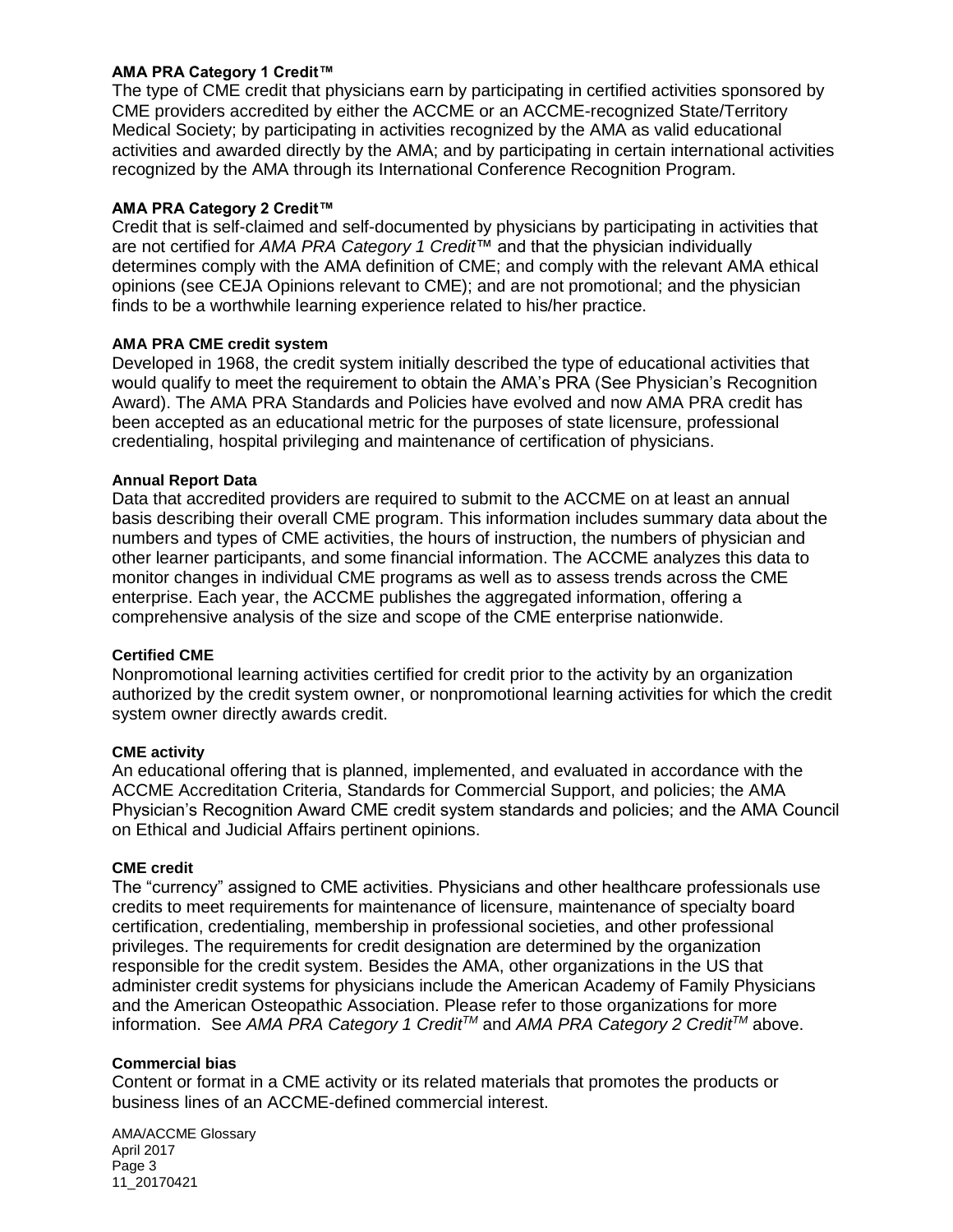## **Commercial interest**

Any entity producing, marketing, re-selling, or distributing health care goods or services consumed by, or used on, patients. The ACCME does not consider providers of clinical service directly to patients to be commercial interests. A commercial interest is not eligible for ACCME accreditation or participation in joint providership.

## **Commercial support**

Monetary or [in-kind](http://accme.org/ask-accme/how-do-we-report-kind-support) contributions given by an ACCME-defined commercial interest that is used to pay all or part of the costs of a CME activity. The requirements for receiving and managing commercial support are explained in the [ACCME Standards for Commercial Support.](http://accme.org/requirements/accreditation-requirements-cme-providers/standards-for-commercial-support) Advertising and exhibit income are not considered commercial support.

## **[Committee for Review and Recognition \(CRR\)](http://www.accme.org/about-us/our-leadership/committee-review-and-recognition)**

The ACCME volunteer committee that collects, reviews, and analyzes data about Recognized Accreditors' (state or territory medical societies) compliance with the ACCME's recognition requirements, the [Markers of Equivalency.](http://www.accme.org/requirements/for-state-accreditors/markers-of-equivalency) through a process called [Maintenance of](http://www.accme.org/accreditors/maintenance-of-recognition)  [Recognition.](http://www.accme.org/accreditors/maintenance-of-recognition) The CRR makes recognition recommendations to the ACCME Decision Committee. See also "Maintenance of Recognition."

## **Committee learning**

A live CME activity that involves a learner's participation in a committee process addressing a subject that would meet the [ACCME definition of CME](http://accme.org/requirements/accreditation-requirements-cme-providers/policies-and-definitions/cme-content-definition-and-examples) if it were taught or learned in another format.

## **Competence**

In the context of evaluating effectiveness of a CME activity in the ACCME System, the extent to which learners know how to implement (or stop doing) what the activity intended to teach them.

#### **Compliance**

The finding given when a CME provider has fulfilled the ACCME's/Recognized Accreditor's requirements for the specific criterion in the Accreditation Criteria or policy.

#### **Conflict of interest**

The ACCME considers financial relationships to create conflicts of interest in CME when individuals have both a financial relationship with a commercial interest *and* the opportunity to affect the content of CME about the products or services of that commercial interest. The potential for maintaining or increasing the value of the financial relationship with the commercial interest creates an incentive to influence the content of the CME—an incentive to insert commercial bias. See also "relevant financial relationships."

#### **Continuing Medical Education (CME)**

The educational activities that serve to maintain, develop, or increase the knowledge, skills, and professional performance and relationships a physician uses to provide services for patients, the public, or the profession. CME represents that body of knowledge and skills generally recognized and accepted by the profession as within the basic medical sciences, the discipline of clinical medicine, and the provision of health care to the public.

## **Continuing Professional Development (CPD), or Continuing Physician Professional Development (CPPD)**

Includes all activities that doctors undertake, formally and informally, including CME, in order to maintain, update, develop, and enhance their knowledge, skills, and attitudes in response to the needs of their patients.

AMA/ACCME Glossary April 2017 Page 4 11\_20170421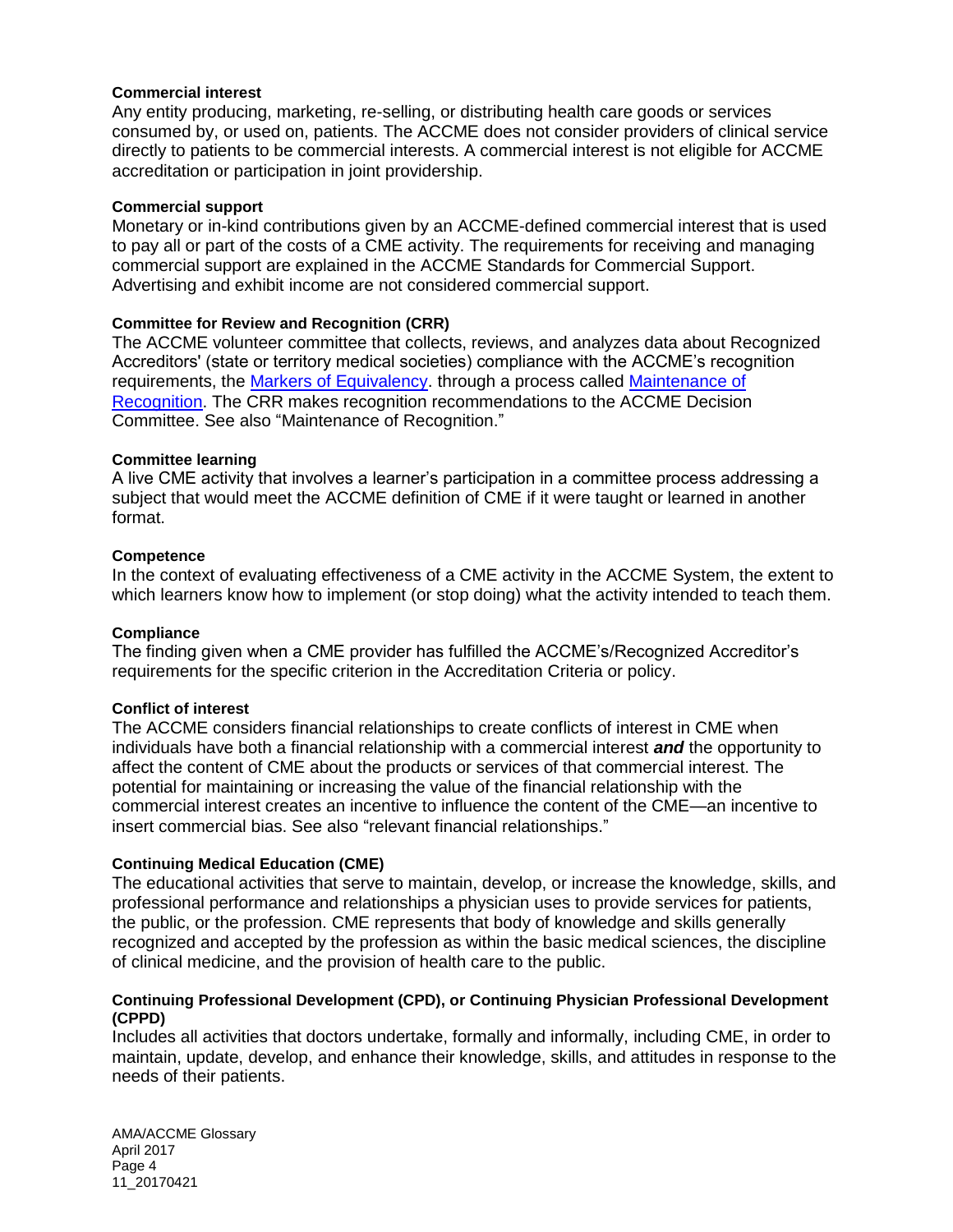# **Co-provided activity**

A CME activity presented by two or more accredited providers. One of the accredited providers must take responsibility for the activity in terms of meeting ACCME and AMA requirements and reporting activity data to the ACCME. See also "directly provided activity."

# **Council on Ethical and Judicial Affairs (CEJA)**

The AMA elected body responsible for developing ethics policy for the AMA. Comprising seven practicing physicians, a resident or fellow, and a medical student, CEJA prepares reports that analyze and address timely ethical issues that confront physicians and the medical profession. CEJA maintains and updates the AMA Code of Medical Ethics, widely recognized as the most comprehensive ethics guide for physicians. In addition, CEJA has judicial responsibilities, which include appellate jurisdiction over physician members' appeals of ethics-related decisions made by state and specialty medical societies. To protect the integrity and quality of the CME enterprise and to support the autonomy of physicians as voluntary participants in CME activities, CEJA has rendered Opinions 9.2.6, Ethical Issues in CME; 9.2.7, Financial Relationships with Industry in Continuing Medical Education; and 9.6.2, Gifts to Physicians from Industry. Activities certified for *AMA PRA Category 1 Credit*™ must be developed in accordance with these opinions.

# **Council on Medical Education**

The AMA elected body that formulates policy on medical education (including undergraduate, graduate, and CPPD/CME) by recommending educational policies to the AMA House of Delegates, through the AMA Board of Trustees. The Council provides stewardship of the AMA PRA credit system, and is also responsible for recommending nominees to the boards of ACCME and other accrediting bodies, as well as to other national organizations.

## **Course**

A live CME activity where the learner participates in person. A course is planned as an individual event. Examples: annual meeting, conference, seminar.

## **Designation of CME credit**

The declaration that an activity meets the requirements for a specific type of credit. The accredited provider is responsible to those organizations that administer credit systems for compliance with applicable credit requirements. Note: The designation of credit for CME activities is not within the purview of the ACCME or ACCME Recognized Accreditors. See also "CME credit."

## **Directly provided activity**

One that is planned, implemented, and evaluated by the accredited CME provider. This definition includes co-provided activities (offered by two accredited providers) reported by the accredited provider that awards the credit.

## **Documentation review**

See "performance-in-practice review."

## **Enduring material**

An activity that endures over a specified time and does not have a specific time or location designated for participation; rather, the participant determines whether and when to complete the activity. Examples: online interactive educational module, recorded presentation, podcast.

## **Faculty**

The individuals responsible for teaching, authoring, or otherwise communicating the activity content to learners.

AMA/ACCME Glossary April 2017 Page 5 11\_20170421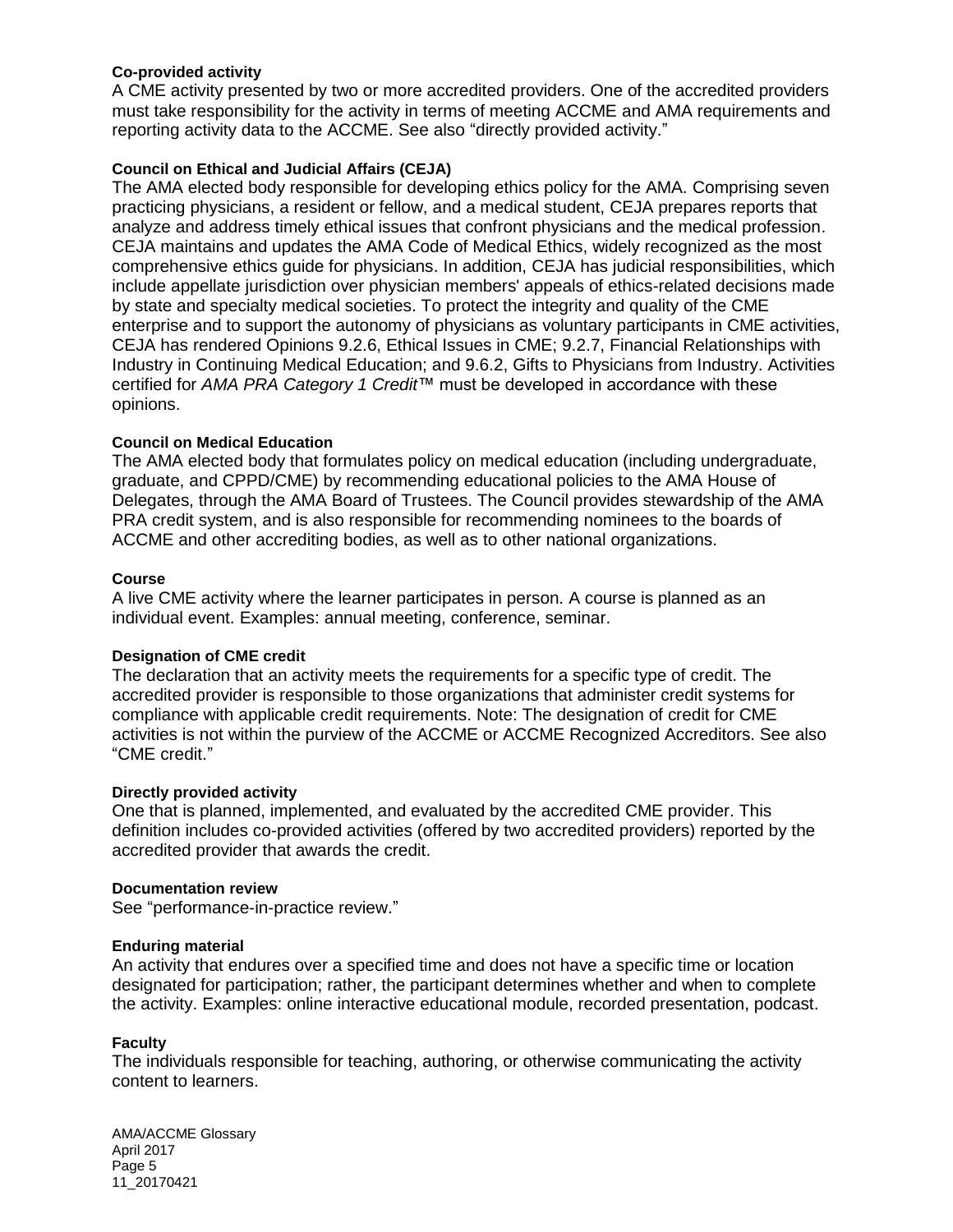## **Financial relationships**

See "relevant financial relationships."

#### **Focused accreditation interview**

A specially arranged interview between the ACCME/Recognized Accreditor and an accredited provider to address noncompliance areas that had been identified in an accreditation review or had not been corrected in a progress report.

#### **Hours of instruction**

[Hours of instruction](http://accme.org/ask-accme/how-does-accme-define-hours-instruction) represents the total hours of educational instruction in a CME activity. The information is used for the purpose of reporting the activity in PARS. (See PARS below.) For example, if a one-day course lasts eight hours (not including breaks or meals), then the total hours of instruction reported for that course is eight. [Hours of instruction](http://accme.org/ask-accme/how-does-accme-define-hours-instruction) [may or may not](http://accme.org/ask-accme/hours-instruction-same-number-ama-pra-category-1-credits-we-designated-activity)  [correspond](http://accme.org/ask-accme/hours-instruction-same-number-ama-pra-category-1-credits-we-designated-activity) to the number of *AMA PRA Category 1 Credits*™ for which the activity is designated.

#### **In-kind commercial support**

In the context of the ACCME's Standards for Commercial Support, non-monetary resources provided by a commercial interest in support of a CME activity. Examples of in-kind support include equipment, supplies, and facilities.

## **Internet enduring material activity**

An enduring material provided via the Internet, meaning that there is no specific time designated for participation. Rather, the participant determines when to complete the activity. Examples: online interactive educational module, recorded presentation, podcast.

#### **Internet live activity**

A live course available via the Internet at a certain time on a certain date and is only available in real-time, just as if it were a course held in an auditorium. Example: webcast.

#### **Internet Point of Care (PoC) learning (Internet searching and learning)**

An activity in which a physician engages in self-directed, online learning on topics relevant to their clinical practice from a database whose content has been vetted by an accredited CME provider.

#### **Intrastate accredited provider**

See "Accredited CME provider."

#### **Jointly provided activity**

An activity that is planned, implemented, and evaluated by an accredited provider and one or more non-accredited entities.

#### **Journal-based CME**

An activity that is planned and presented by an accredited provider and in which the learner reads one or more articles (or adapted formats for special needs) from a peer-reviewed, professional journal.

#### **Knowledge**

In the context of educational needs for a CME activity in the ACCME System,, the extent to which learners have a need for new information.

#### **Learner**

An attendee at a CME activity. See also "physician learners," and "other learners."

AMA/ACCME Glossary April 2017 Page 6 11\_20170421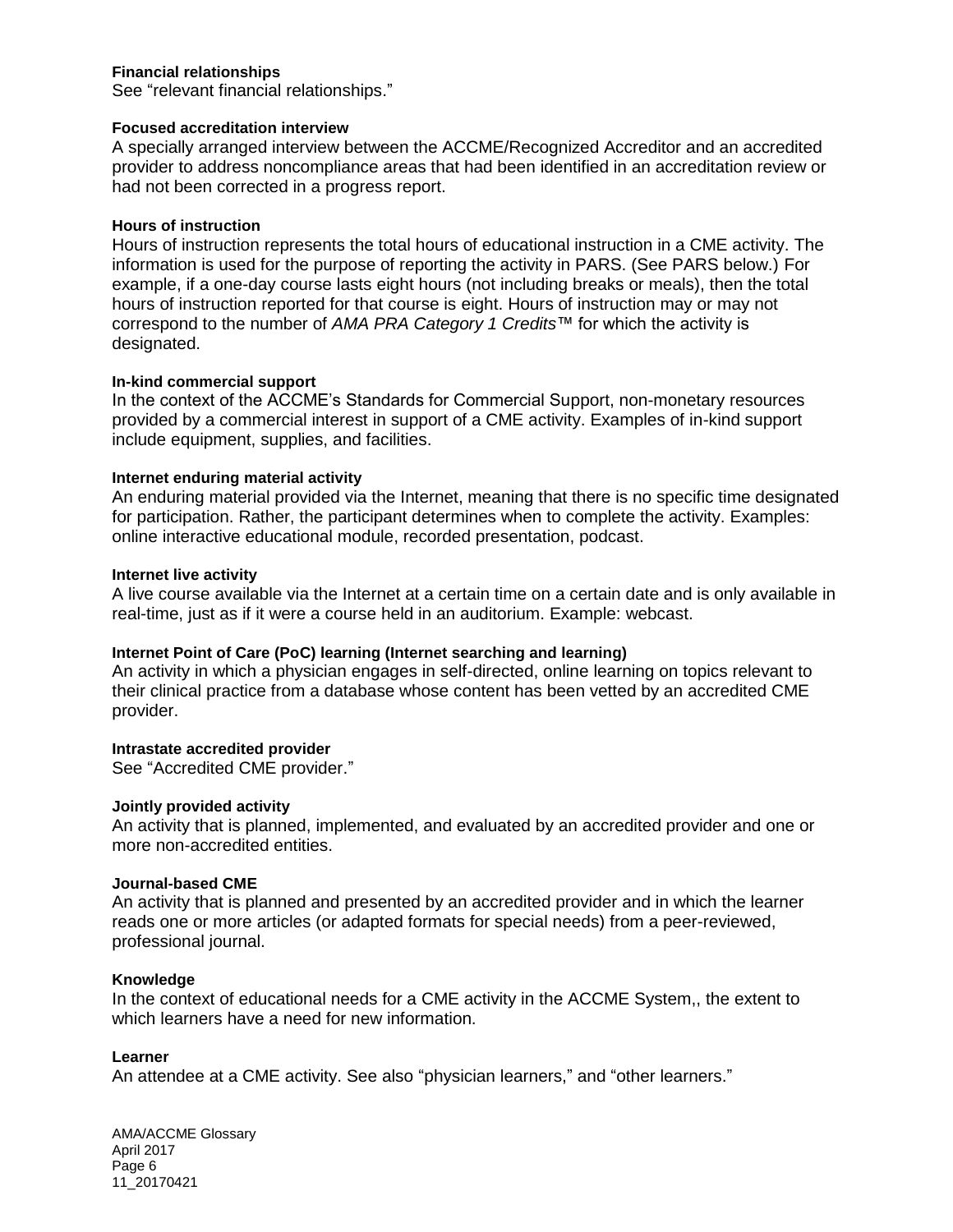## **Learning from teaching**

Personal learning projects designed and implemented by the learner with facilitation from the accredited provider. It recognizes the learning that occurs as physicians prepare to teach.

#### **Live activity**

Activity that occurs at a specific time as scheduled by the accredited CME provider. Participation may be in person or remotely as is the case of teleconferences or live internet webinars.

## **[Maintenance of Recognition](http://www.accme.org/accreditors/maintenance-of-recognition)**

ACCME system to ensure that Recognized Accreditors are applying the national standards for accreditation decisions and the accreditation process. Recognized Accreditors submit documents and information on an ongoing basis. The ACCME provides detailed, formative feedback to Recognized Accreditors in real time as the data is reviewed. Feedback is given in relation to the [Markers of Equivalency.](http://www.accme.org/requirements/for-state-accreditors/markers-of-equivalency) The ACCME adopted Maintenance of Recognition in 2011 in order to improve the quality, value, and efficiency of the recognition process and to enable the ACCME and Recognized Accreditors to identify areas for improvement on an ongoing basis.

## **Manuscript review activity**

Activity in which a learner participates in the critical review of an assigned journal manuscript during the pre-publication review process of a journal.

## **Monitoring**

The ACCME monitors accredited providers between formal accreditation reviews by reviewing the program and activity data they submit on at least an annual basis. In addition, the ACCME and AMA each have a formal procedure for accepting and reviewing complaints from the public and the CME community about accredited providers' compliance with accreditation and credit system requirements.

#### **New procedures and skills training**

Activity whereby accredited CME providers can train physicians on topics that may allow them to request new or expanded clinical privileges. The AMA PRA framework for new skills and procedures training consists of four levels so that accredited CME providers and physicians can clearly identify the depth and complexity of the training.

#### **Nonaccreditation**

The accreditation decision by the ACCME/Recognized Accreditor that a CME provider has not demonstrated compliance with the appropriate ACCME requirements.

#### **Noncompliance**

The finding given by the ACCME/Recognized Accreditor when a CME provider does not fulfill the ACCME's requirements for the specific criterion in the Accreditation Criteria or policy.

#### **Other learners**

Learners other than those who have obtained an MD, DO, or equivalent medical degree from another country.

## **Parent organization**

An outside entity, separate from the accredited provider, that has control over the accredited provider's funds, staff, facilities, and/or CME activities.

AMA/ACCME Glossary April 2017 Page 7 11\_20170421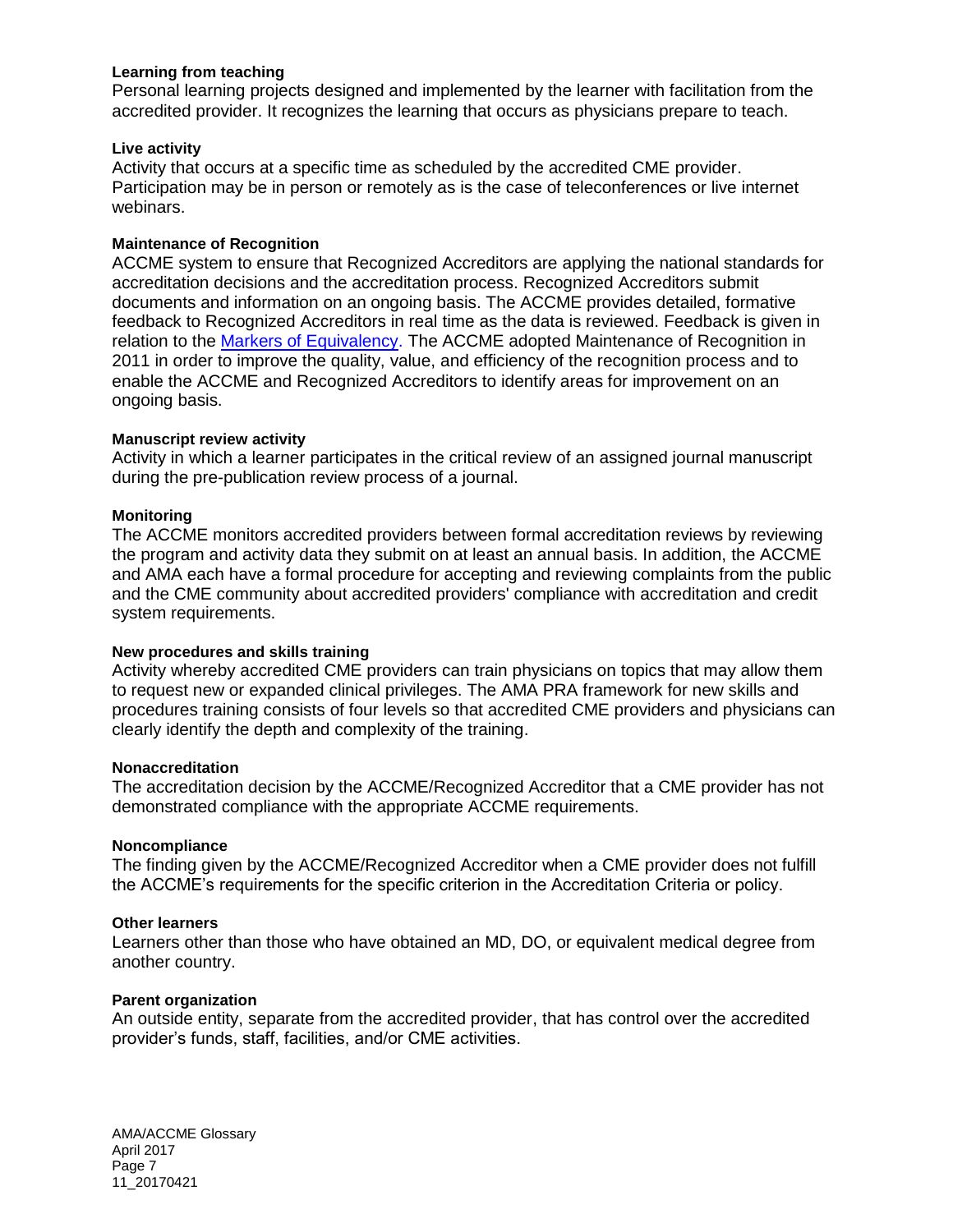## **Performance**

In the context of evaluating effectiveness of a CME activity in the ACCME system, the extent to which learners *do* what the CME activity intended them to be able to do (or stop doing) in their practice.

## **Performance Improvement CME (PI CME)**

An activity structured as a three-stage process by which a physician or group of physicians learn about specific performance measures, assess their practice using the selected performance measures, implement interventions to improve performance related to these measures over a useful interval of time, and then reassess their practice using the same performance measures.

#### **[Performance-in-practice review](http://www.accme.org/cme-providers/reaccreditation/performance-practice-review)**

During the initial accreditation, reaccreditation, and progress report processes, the ACCME/Recognized Accreditor selects activities to review from the CME provider's current accreditation term. The provider then submits materials documenting how these activities fulfilled accreditation requirements. This process enables the ACCME/Recognized Accreditor to ensure that accredited providers are consistently complying with requirements on an activity level.

## **Physician learners**

Activity learners who are MDs or DOs, or have an equivalent medical degree from another country.

## **Probation**

Accreditation status given by the ACCME/Recognized Accreditor to accredited providers that have serious problems meeting ACCME requirements. Probation may also be given to providers whose progress reports are rejected. The accredited provider must correct the noncompliance issues in order to return to a status of Accreditation.. While on probation, a provider may not jointly provide new activities. See also "progress report."

#### **Program of CME**

The provider's CME activities and functions taken as a whole.

#### **[Progress Report](http://www.accme.org/cme-providers/reaccreditation/progress-reports)**

Accredited providers that receive noncompliance findings in the Accreditation Criteria or policies must submit a progress report to the ACCME/Recognized Accreditor demonstrating that they have come into compliance. If the accredited provider successfully demonstrates compliance, the progress report is accepted and the provider can then complete its accreditation term. If the progress report does not yet demonstrate compliance, the accredited provider will be required to submit a second progress report and/or the ACCME may require a focused accreditation interview to address the areas of noncompliance. The ACCME/Recognized Accreditor can also place an accredited provider on Probation or issue a decision of Nonaccreditation after reviewing a progress report.

# **Program and Activity Reporting System (PARS)**

A web-based portal from the ACCME designed to streamline and support the collection of program and activity data from accredited CME providers. PARS is also used by accredited providers to register CME activities that will count for Maintenance of Certification™ and other uses, such as the Food and Drug Administration's Risk Evaluation and Mitigation Strategies (REMS).

## **Provider**

See "Accredited CME provider."

AMA/ACCME Glossary April 2017 Page 8 11\_20170421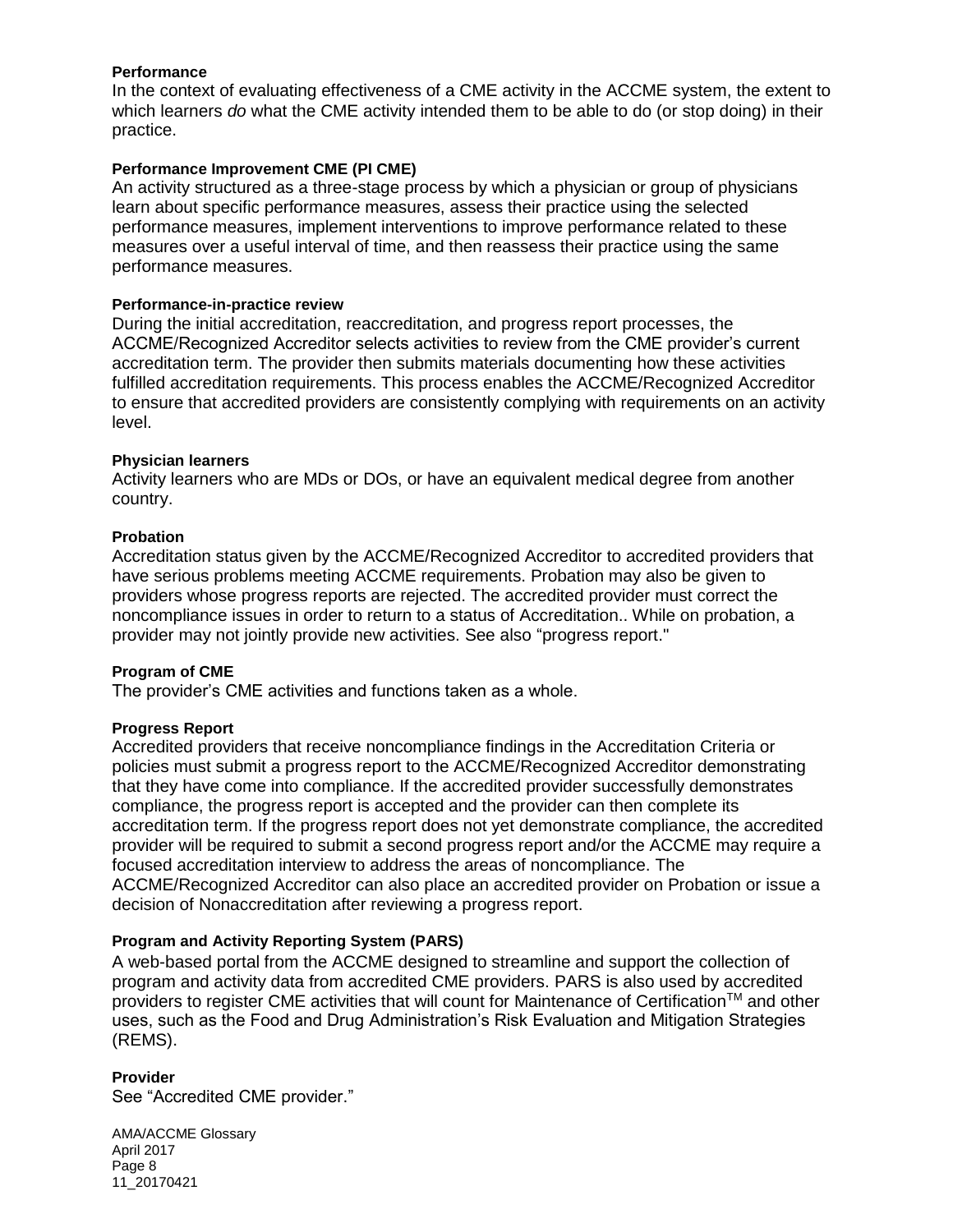## **Provisional Accreditation**

A two-year term given to initial applicants in the ACCME System that comply with the necessary Accreditation Criteria.

#### **[Recognition](http://www.accme.org/accreditors/history-scope-of-the-system)**

The process used by the ACCME to approve state and territory medical societies as accreditors of intrastate providers.

## **Regularly scheduled series**

A course planned as a series with multiple, ongoing sessions, e.g., offered weekly, monthly, or quarterly; and is primarily planned by and presented to the accredited organization's professional staff. Examples include grand rounds, tumor boards, and morbidity and mortality conferences.

## **Relevant financial relationships**

The ACCME requires anyone in control of CME content to disclose relevant financial relationships to the accredited provider. Individuals must also include in their disclosure the relevant financial relationships of a spouse or partner. The ACCME defines *relevant financial relationships* as financial relationships in any amount that create a conflict of interest and that occurred in the twelve-month period preceding the time that the individual was asked to assume a role controlling content of the CME activity. The ACCME has not set a minimal dollar amount—any amount, regardless of how small, creates the incentive to maintain or increase the value of the relationship. Financial relationships are those relationships in which the individual benefits by receiving a salary, royalty, intellectual property rights, consulting fee, honoraria for promotional speakers' bureau, ownership interest (e.g., stocks, stock options or other ownership interest, excluding diversified mutual funds), or other financial benefit. Financial benefits are usually associated with roles such as employment, management position, independent contractor (including contracted research), consulting, speaking and teaching, membership on advisory committees or review panels, board membership, and other activities from which remuneration is received, or expected. See also "conflict of interest."

## **[Self-study report](http://www.accme.org/cme-providers/reaccreditation/self-study-reports)**

One of the data sources used in the ACCME process of accreditation or reaccreditation. When applying for accreditation or reaccreditation, CME providers prepare a report to explain their accomplishments and practices related to the Accreditation Criteria and policies, assess areas for improvement, and outline a plan for making those improvements.

# **[Standards for Commercial Support: Standards to Ensure Independence in CME Activities](http://www.accme.org/requirements/accreditation-requirements-cme-providers/standards-for-commercial-support)SM**

ACCME requirements designed to ensure that CME activities are independent and free of commercial bias. The Standards comprise six standards: independence, resolution of personal conflicts of interest, appropriate use of commercial support, appropriate management of associated commercial promotion, content and format without commercial bias, and disclosures relevant to potential commercial bias.

#### **State medical society accreditor**

State medical societies may choose to become "recognized" by the ACCME. Recognition refers to a designation awarded to state and territorial medical societies that allows them to accredit intrastate providers of continuing medical education.

#### **Test-item writing activity**

An activity wherein physicians learn through their contribution to the development of examinations, or certain peer-reviewed self-assessment activities, by researching, drafting and defending potential test items.

AMA/ACCME Glossary April 2017 Page 9 11\_20170421